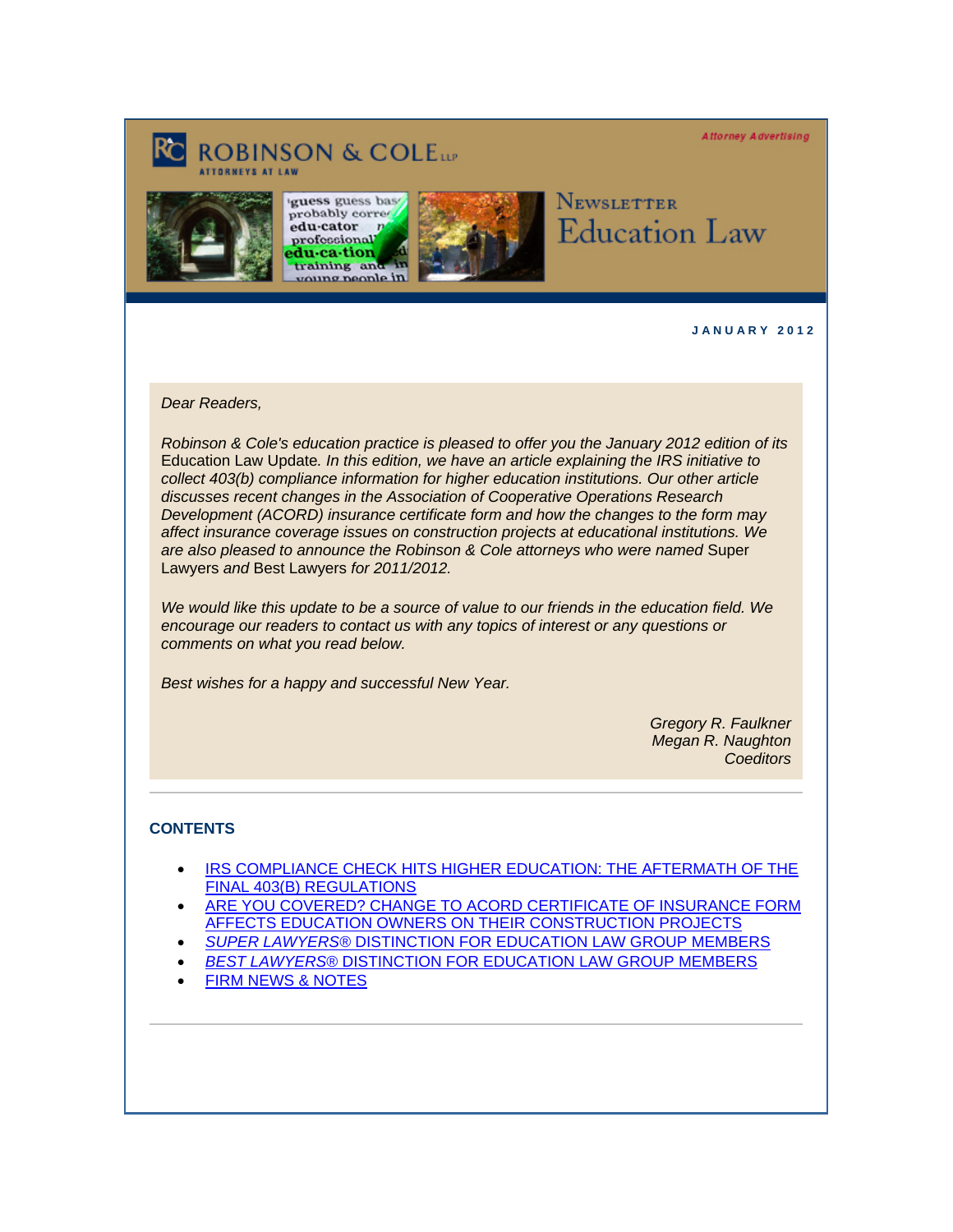## <span id="page-1-0"></span>**IRS COMPLIANCE CHECK HITS HIGHER EDUCATION: THE AFTERMATH OF THE FINAL 403(B) REGULATIONS**

#### By **Bruce B. Barth and [Virginia E. McGarrity](http://www.rc.com/Bio.cfm?eID=1296)**

The Internal Revenue Service (IRS) announced earlier this year that it is launching an initiative to gather information from institutions of higher learning concerning their compliance with the 403(b) final regulations (the Compliance Check). Section 403(b) of the Internal Revenue Code (the Code) governs tax-deferred retirement plans sponsored by public schools and other nonprofit employers. According to the IRS, the program will target over 300 higher education sponsors, covering large, small, public, and private institutions. The Compliance Check is not an audit; however, the IRS could refer a nonresponding 403(b) plan to its auditors for audit. Additionally, failure to comply with the final regulations may result in severe penalties, including immediate taxation of all assets held under the plan. It is therefore critically important that all institutional 403(b) plans be reviewed to ensure compliance.

Click to read "[IRS Compliance Check Hits Higher Education.](http://www.rc.com/documents/IRS_Compliance_Check_Hits_HigherEd.pdf)"

## **ARE YOU COVERED? CHANGE TO ACORD CERTIFICATE OF INSURANCE FORM AFFECTS EDUCATION OWNERS ON THEIR CONSTRUCTION PROJECTS**

By [Gregory R. Faulkner](http://www.rc.com/Bio.cfm?eID=1432) and Jonathan R. Hausner, Esq.

In September of 2009, the Association of Cooperative Operations Research and Development (ACORD), the insurance industry organization that issues many standard insurance forms, altered the ACORD 25 certificate of insurance. The ACORD 25 is familiar to most construction stakeholders because it identifies the various insurance coverage types (i.e. commercial general liability, auto, umbrella, and workers' compensation) and limits maintained by contractors. It is the industry standard certificate.

Click to read "[Are You Covered?](http://www.rc.com/documents/Change_to_ACORD_Certificate_of_Insurance_Form.pdf)"

## *SUPER LAWYERS***® DISTINCTION FOR EDUCATION LAW GROUP MEMBERS**

Several members of the Robinson & Cole education law practice group were named as *Super Lawyers*® (*Super Lawyers* is a registered trademark of Key Professional Media, Inc.) in the states of Connecticut, Massachusetts, New York, and Rhode Island. The *Super Lawyers*® designation is based on regional balloting by attorneys, third-party research, and a peer review process encompassing myriad practice areas.

Recognized education law practice group *Super Lawyers*® and their areas of practice include the following:

**Construction Litigation**  [Gregory R. Faulkner](http://www.rc.com/Bio.cfm?eID=1432) (Hartford, CT)

**Construction Litigation**  [Martin A. Onorato](http://www.rc.com/Bio.cfm?eID=1435) (Hartford, CT)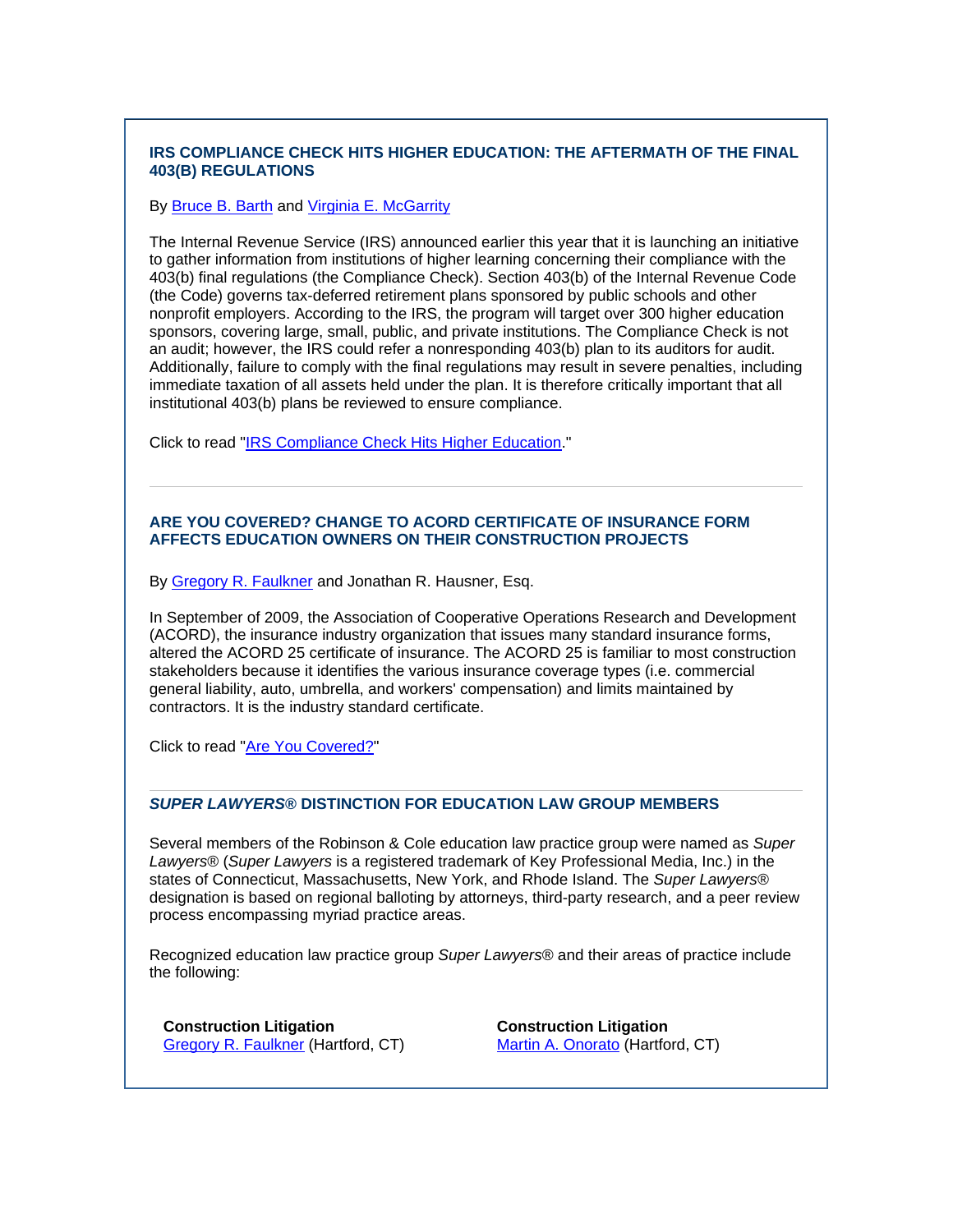<span id="page-2-0"></span>**Employee Benefits/ERISA**  [Bruce B. Barth](http://www.rc.com/Bio.cfm?eID=759) (Hartford, CT)

**Employment & Labor**  [Alice E. DeTora](http://www.rc.com/Bio.cfm?eID=717) (Hartford, CT)

**Environmental**  [W. Richard Smith, Jr.](http://www.rc.com/Bio.cfm?eID=709) (Hartford, CT)

**Land Use/Zoning**  [Brian R. Smith](http://www.rc.com/Bio.cfm?eID=748) (Hartford, CT)

**Real Estate**  [Garry C. Berman](http://www.rc.com/Bio.cfm?eID=1430) (Hartford, CT) **Employment & Labor**  [Nicole A, Bernabo](http://www.rc.com/Bio.cfm?eID=1347) (Hartford, CT)

**Environmental** [Pamela K. Elkow](http://www.rc.com/Bio.cfm?eID=906) (Stamford, CT)

**Land Use/Zoning**  [Michael S. Giaimo](http://www.rc.com/Bio.cfm?eID=773) (Boston, MA)

**Nonprofit**  [J.C. David Hadden](http://www.rc.com/Bio.cfm?eID=720) (Hartford, CT)

#### *BEST LAWYERS®* **DISTINCTION FOR EDUCATION LAW GROUP MEMBERS**

Robinson & Cole LLP was again recognized as having the highest number of attorneys in Connecticut selected by their peers for inclusion in *The Best Lawyers in America®* 2012 (© 2011 by Woodward/White, Inc., of Aiken, SC).

The attorneys of the firm's education law practice group who earned distinction as *The Best Lawyers in America*® include the following:

**Construction Law**  [Gregory R. Faulkner](http://www.rc.com/Bio.cfm?eID=1432) (Hartford, CT)

**Employee Benefits (ERISA) Law**  [Bruce B. Barth](http://www.rc.com/Bio.cfm?eID=759) (Hartford, CT)

**Energy Law**  [Kenneth C. Baldwin](http://www.rc.com/Bio.cfm?eID=777) (Hartford, CT)

**Environmental Law**  [W. Richard Smith, Jr.](http://www.rc.com/Bio.cfm?eID=709) (Hartford, CT)

**Labor Law - Management**  [Alice E. DeTora](http://www.rc.com/Bio.cfm?eID=717) (Hartford, CT)

**Securities/Capital Markets Law**  [Edward J. Samorajczyk, Jr.](http://www.rc.com/Bio.cfm?eID=744) (Hartford, CT)

**Trademark Law**  Jacqueline Pennino Scheib</u> (Hartford, CT) **Corporate Law**  [Edward J. Samorajczyk, Jr.](http://www.rc.com/Bio.cfm?eID=744) (Hartford, CT)

**Employment Law - Management**  [Alice E. DeTora](http://www.rc.com/Bio.cfm?eID=717) (Hartford, CT)

**Environmental Law**  [Pamela K. Elkow](http://www.rc.com/Bio.cfm?eID=906) (Stamford, CT)

**Information Technology Law**  [Kathleen M. Porter](http://www.rc.com/Bio.cfm?eID=769) (Boston, MA)

**Litigation - Construction**  [Gregory R. Faulkner](http://www.rc.com/Bio.cfm?eID=1432) (Hartford, CT)

**Securities Regulation**  [Edward J. Samorajczyk, Jr.](http://www.rc.com/Bio.cfm?eID=744) (Hartford, CT)

**Trusts and Estates**  [J.C. David Hadden](http://www.rc.com/Bio.cfm?eID=720) (Hartford, CT)